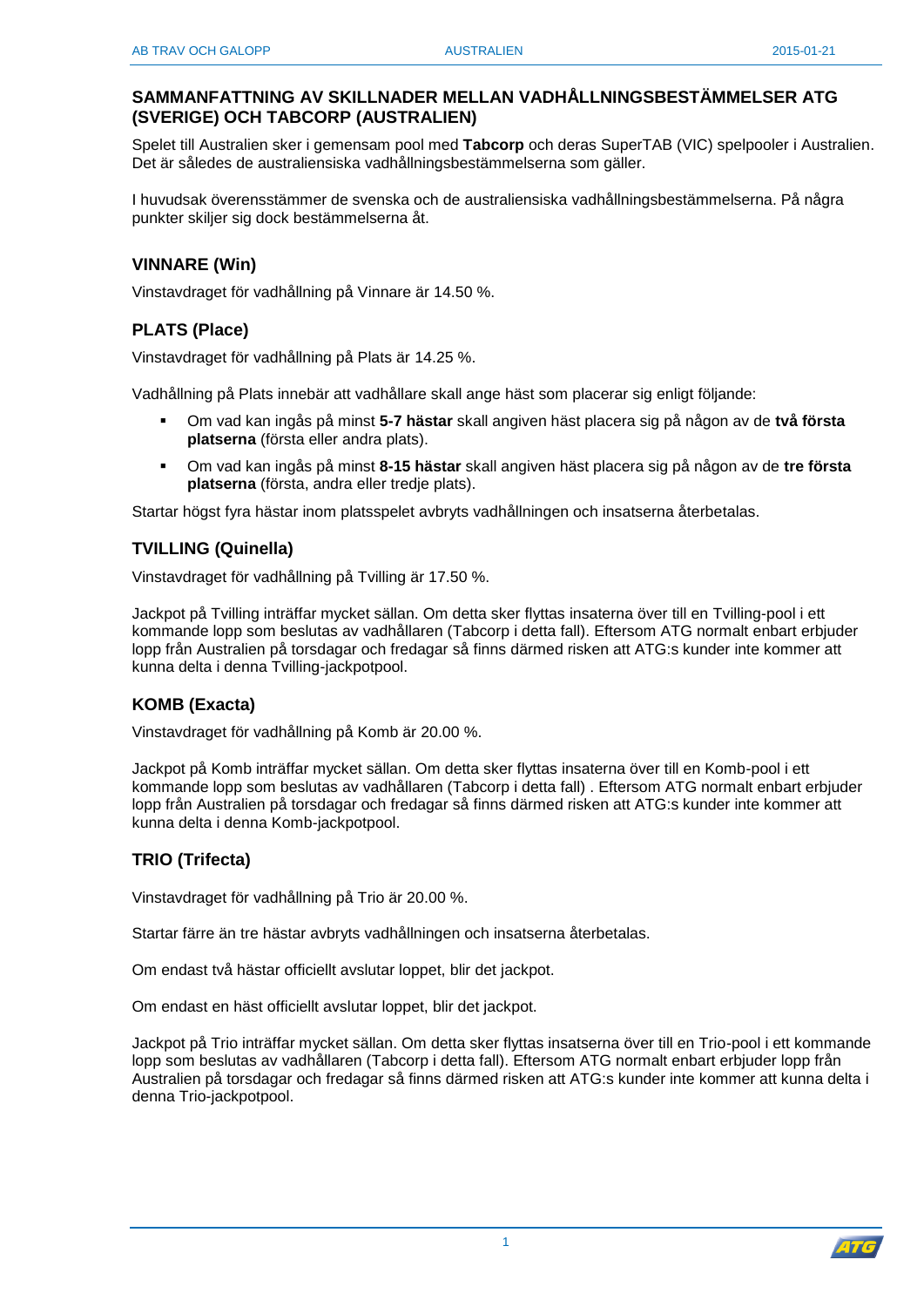# **CHAPTER 1 - DEFINITIONS**

1.21. RESERVE RUNNER: shall mean that horse that has been carded in the official race card as a replacement horse for any horse which may be scratched from such race before a particular time. This horse retains its carded number and forms part of the carded field

## **CHAPTER 5 - HORSERACING BETS**

## **5.1 WIN POOL**

5.1.1 PURPOSE: The purpose is to select the winner of a specified race.

5.1.2 UNIT OF BETTING AND MINIMUM BET: Refer to Chapter 4.

5.1.3 BRACKETING OF HORSES: The bracketing of horses shall not apply to this pool.

5.1.4. CALCULATION OF DIVIDEND: The dividend shall be determined by dividing the net pool by the number of unit bets on the winning horse.

#### 5.1.5. DEAD HEAT:

5.1.5.1. Notwithstanding the provisions of Rule 5.1.4. whenever two or more horses dead heat the dividend payable shall be calculated in the following manner:

5.1.5.1.1 The net pool shall be divided into as many equal portions as there are dead heaters and each resultant portion shall then be divided by The number of unit bets wagered on the individual dead heaters.

5.1.5.2. In the event of there being no winning ticket on one of the dead heaters that portion of the net pool shall be carried forward and dealt with in terms of Rule 5.1.6.

5.1.6. CARRY FORWARD: In the event of there being no ticket on the winning horse the net pool shall be carried forward and added to a net win pool selected at the sole discretion of the Operator's Management, provided that such carry forward is made within one month of the original pool.

## **5.2 - PLACE POOL**

5.2.1. PURPOSE: The purpose is to select a horse placedfirst, second, third or fourth in a specified race, subject to the provisions of rules 5.2.3.3.

5.2.2. UNIT OF BETTING AND MINIMUM BET: Refer to Chapter 4.

5.2.3. PLACE BETTING: Whenever there are -

5.2.3.1. Eight to fifteen runners, dividends shall be paid in respect of the horses placed first, second and third.

5.2.3.2. Sixteen or more runners, dividends shall be paid in respect of the horses placed first, second, third and fourth.

5.2.3.3. The Operators may offer place pools in races with less or more runners than specified in 5.2.3.1 and 5.2.3.2 above. For instance, a place pool may be offered on races with six or seven runners, where dividends will be paid in respect of the horses placed first and second or offer dividends for more than four places in certain circumstances.

5.2.4. CALCULATION OF DIVIDEND: The net pool shall be divided into as many equal portions as there are placed horses in terms of Rule 5.2.3. The portions shall be divided respectively by the number of unit bets on each of the placed horses and the results so obtained shall be the dividend payable subject to the provisions of Rule 5.2.5.

5.2.5. DEAD HEAT:

5.2.5.1. For the purpose of the calculation of dividends, horses dead heating for first place shall be deemed to have filled the first and second places, horses dead heating for second place to have filled the second and third places, horses dead heating for third to have filled third and fourth places and horses dead heating for fourth to have filled fourth place jointly.

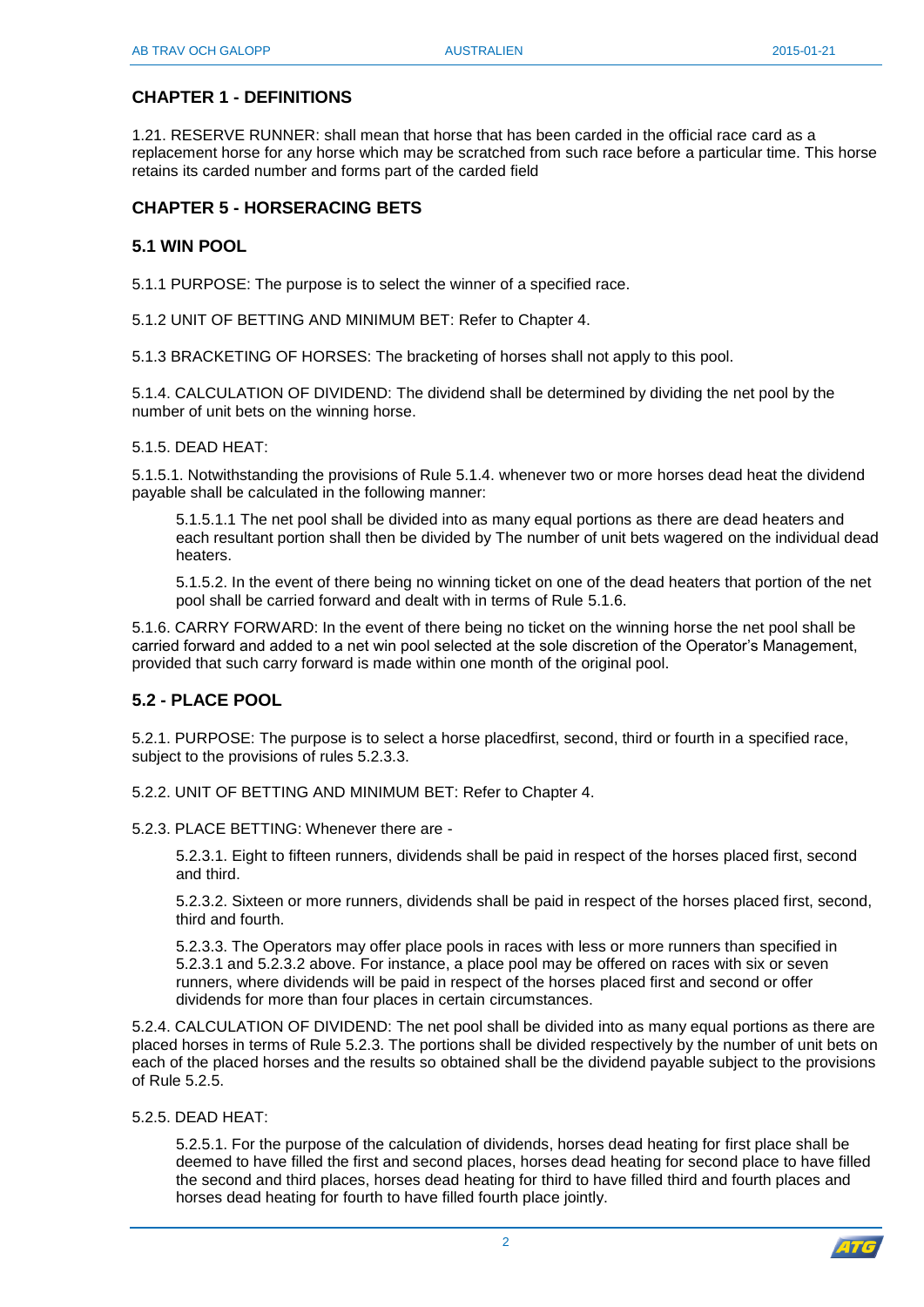5.2.5.2. Whenever a dead heat between two horses results in the payment of more place dividends than is provided for in Rule 5.2.3, the dividends payable shall be calculated as follows:

5.2.5.2.1. The net pool shall be divided into so many equal portions as, but for the dead heat, there would have been places in terms of Rule 5.2.3.

5.2.5.2.2. The dividends on the horses not involved in the dead heat shall be calculated as provided for in Rule 5.2.4.

5.2.5.2.3.The remaining portion shall be divided into two equal parts, which shall respectively be divided by the number of unit bets on each of the horses in the dead heat.

5.2.5.3.Should there be three horses in a dead heat, the dividends payable in respect of the dead heating horses shall be calculated as provided for in Rule 5.2.5.2 save that the money available for distribution among holders of tickets on the dead heating horses shall be divided into three equal parts.

5.2.6. CARRY FORWARD:In the event of there being no ticket on any of the placed horses, the net pool shall be carried forward and added to a net place pool selected at the sole discretion of the Operator's Management, provided that such carry forward is made within one month of the original pool.

## **5.3 - EXACTA POOL**

5.3.1. PURPOSE: The purpose of the Exacta is to select two horses to finish first and second in that order in a race designated in the official race card as an Exacta Pool race.

5.3.2. UNIT OF BETTING AND MINIMUM BET: Refer to Chapter 4.

5.3.3. BRACKETING OF HORSES: The bracketing of horses shall not apply to this pool.

5.3.4. CALCULATION OF DIVIDEND: The dividend shall be determined by dividing the net pool by the number of unit bets on the winning horse combinations.

5.3.5. DEAD HEAT: Notwithstanding the provisions of Rule 5.3.4. whenever two or more horses dead heat the dividends payable shall be calculated in the following manner:

5.3.5.1.The net pool shall be divided into as many equal portions as there are possible dead heat combinations and each resultant portion shall then be divided by the number of unit bets wagered on those winning combinations. Provided further that should there be no unit bets on any of the possible winning combinations, that portion of the net pool shall be carried forward and dealt with in terms of Rule 5.3.6.

5.3.6. CARRY FORWARD: In the event of there being no ticket on any of the winning combinations the net pool shall be carried forward and added to a net exacta pool selected at the sole discretion of the Operator's Management, provided that such carry forward is made within one month of the original pool.

#### **5.6 - TRIFECTA POOL**

5.6.1. PURPOSE:The purpose of the Trifecta is to select three horses to finish first, second and third in that order in a race designated in the official race card as a Trifecta Pool race and shall operate where there are three or more runners.

5.6.2. UNIT OF BETTING AND MINIMUM BET:Refer to Chapter 4.

5.6.3. BRACKETING OF HORSES:The bracketing of horses shall not apply to this pool.

5.6.4. TYPES OF ENTRY:There shall be 5 types of entry, namely:

5.6.4.1.A single entry where only 3 horses must be selected to finish in the exact order of selection.

5.6.4.2.A box entry where three or more horses may be selected to finish in the first three positions, irrespective of their order.

5.6.4.3.A Single Floating Banker Entry where one horse must be selected to run either first, second or third with three or more horses selected to fill the remaining two positions.